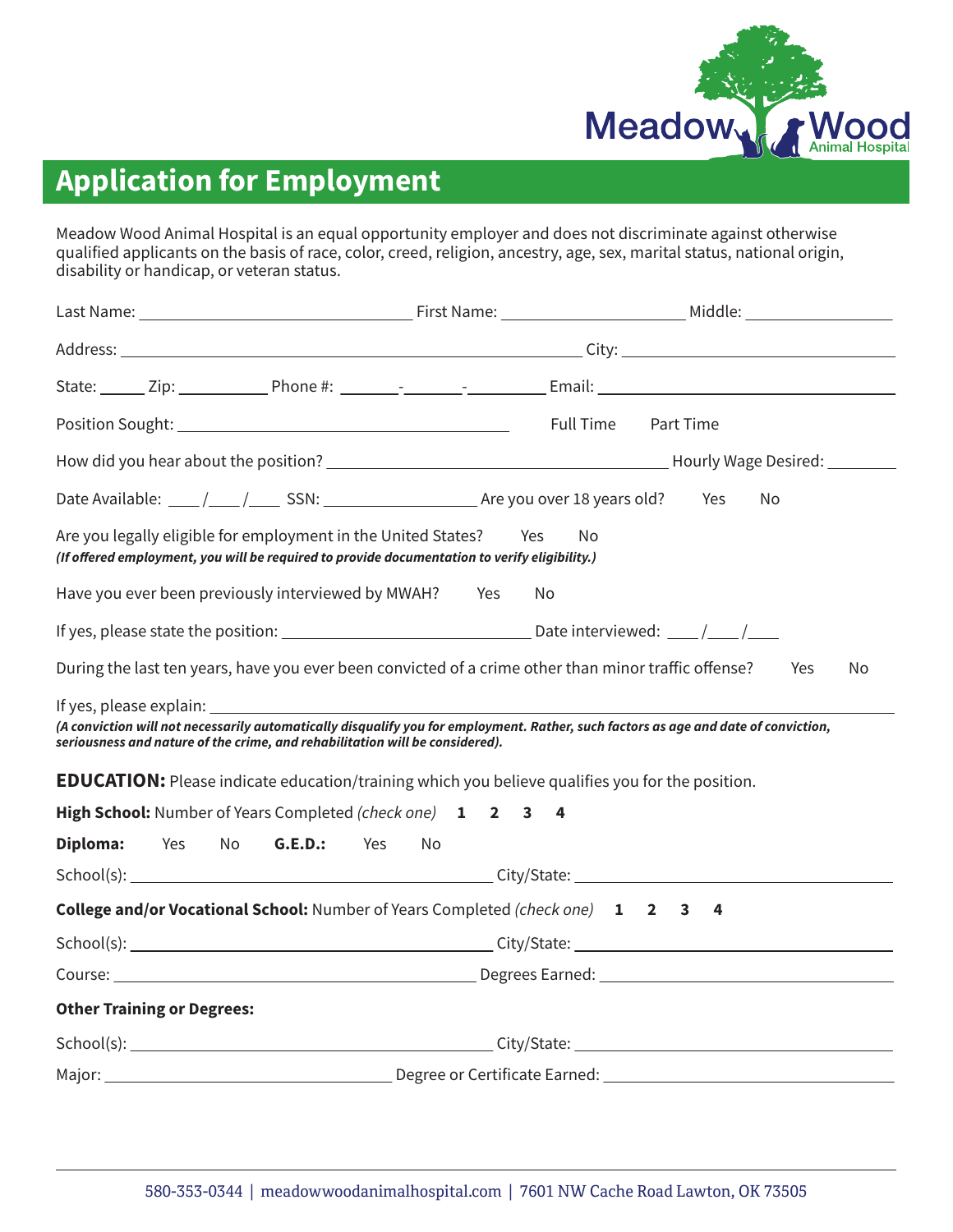

**PROFESSIONAL LICENSE OR MEMBERSHIP:** Please indicate education/training which you believe qualifies you for the position.

Type of License(s) Held: State:

License Number:  $\frac{1}{2}$  Exp. Date:  $\frac{1}{2}$  Exp. Date:  $\frac{1}{2}$  / $\frac{1}{2}$ 

Other Professional Memberships:

**SKILLS:** Office Skills: Please check all that apply. Please note that you may be required to taking a typing skills test, a phone skills test, and/or a grammar/spelling test as part of the hiring decision process.

| Typing   When was this last measured? _______   | WPM: |
|-------------------------------------------------|------|
| Dictation   Where was this required?            |      |
| Multi-line Phone System                         |      |
| Data Entry   Where was this required?           |      |
| Veterinary Software (Avimark, ImproMed, etc.) _ |      |
| Other Software Skills (Word, Quick Books, HTML) |      |
|                                                 |      |

**EMPLOYMENT:** List last employer first, including U.S. Military Service.

|                                                                      | Dates of Employment: From: ___ / ___ (mo/yr) To: ___ / ___ (mo/yr) FT PT # of Hours per Week: _____            |
|----------------------------------------------------------------------|----------------------------------------------------------------------------------------------------------------|
|                                                                      | Salary: _________________________Supervisor: ___________________________________Department: __________________ |
|                                                                      |                                                                                                                |
|                                                                      |                                                                                                                |
| Permission to contact this person and verify employment information: | Yes<br>No.                                                                                                     |
|                                                                      |                                                                                                                |
|                                                                      |                                                                                                                |
|                                                                      |                                                                                                                |
|                                                                      |                                                                                                                |
|                                                                      |                                                                                                                |
|                                                                      | Dates of Employment: From: ____ / ____ (mo/yr) To: ____ / ____ (mo/yr) FT PT # of Hours per Week: ______       |
|                                                                      |                                                                                                                |
|                                                                      |                                                                                                                |
|                                                                      |                                                                                                                |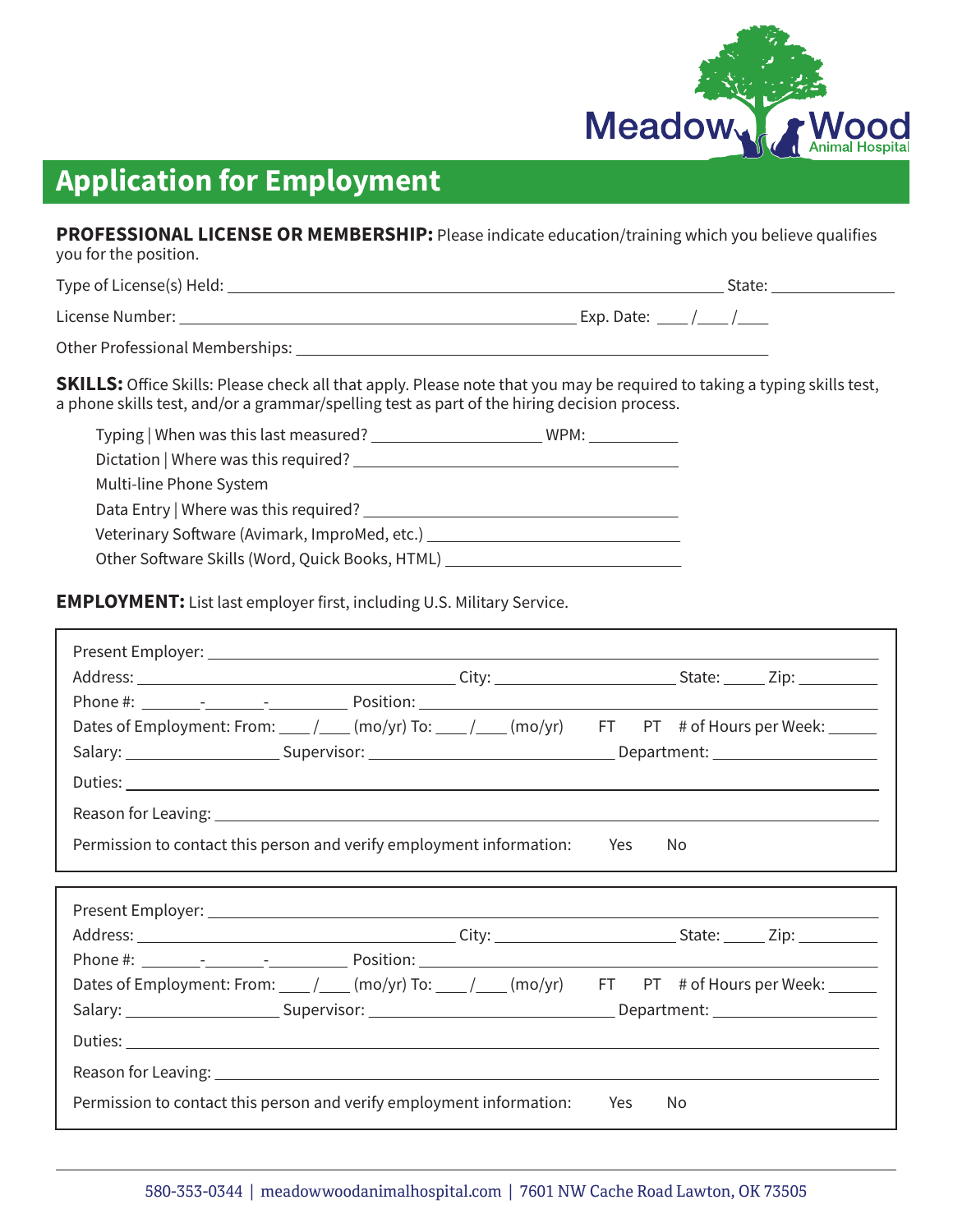

|                                                                      |     | Dates of Employment: From: ___ / ___ (mo/yr) To: ___ / ___ (mo/yr) FT PT # of Hours per Week: _____      |  |
|----------------------------------------------------------------------|-----|----------------------------------------------------------------------------------------------------------|--|
|                                                                      |     |                                                                                                          |  |
|                                                                      |     |                                                                                                          |  |
|                                                                      |     |                                                                                                          |  |
| Permission to contact this person and verify employment information: |     | Yes<br>No.                                                                                               |  |
|                                                                      |     |                                                                                                          |  |
|                                                                      |     |                                                                                                          |  |
|                                                                      |     |                                                                                                          |  |
|                                                                      |     | Dates of Employment: From: ____ / ____ (mo/yr) To: ____ / ____ (mo/yr) FT PT # of Hours per Week: ______ |  |
|                                                                      |     |                                                                                                          |  |
|                                                                      |     |                                                                                                          |  |
|                                                                      |     |                                                                                                          |  |
|                                                                      |     |                                                                                                          |  |
| Permission to contact this person and verify employment information: |     | Yes<br>No.                                                                                               |  |
|                                                                      |     |                                                                                                          |  |
|                                                                      |     |                                                                                                          |  |
|                                                                      |     |                                                                                                          |  |
|                                                                      |     | Dates of Employment: From: ___ / ___ (mo/yr) To: ___ / ___ (mo/yr) FT PT # of Hours per Week: _____      |  |
|                                                                      |     |                                                                                                          |  |
|                                                                      |     |                                                                                                          |  |
| Reason for Leaving:                                                  |     |                                                                                                          |  |
| Permission to contact this person and verify employment information: |     | No<br>Yes                                                                                                |  |
|                                                                      |     |                                                                                                          |  |
|                                                                      |     |                                                                                                          |  |
|                                                                      |     |                                                                                                          |  |
| Have you ever been discharged or asked to resign from a job?         | Yes | No                                                                                                       |  |